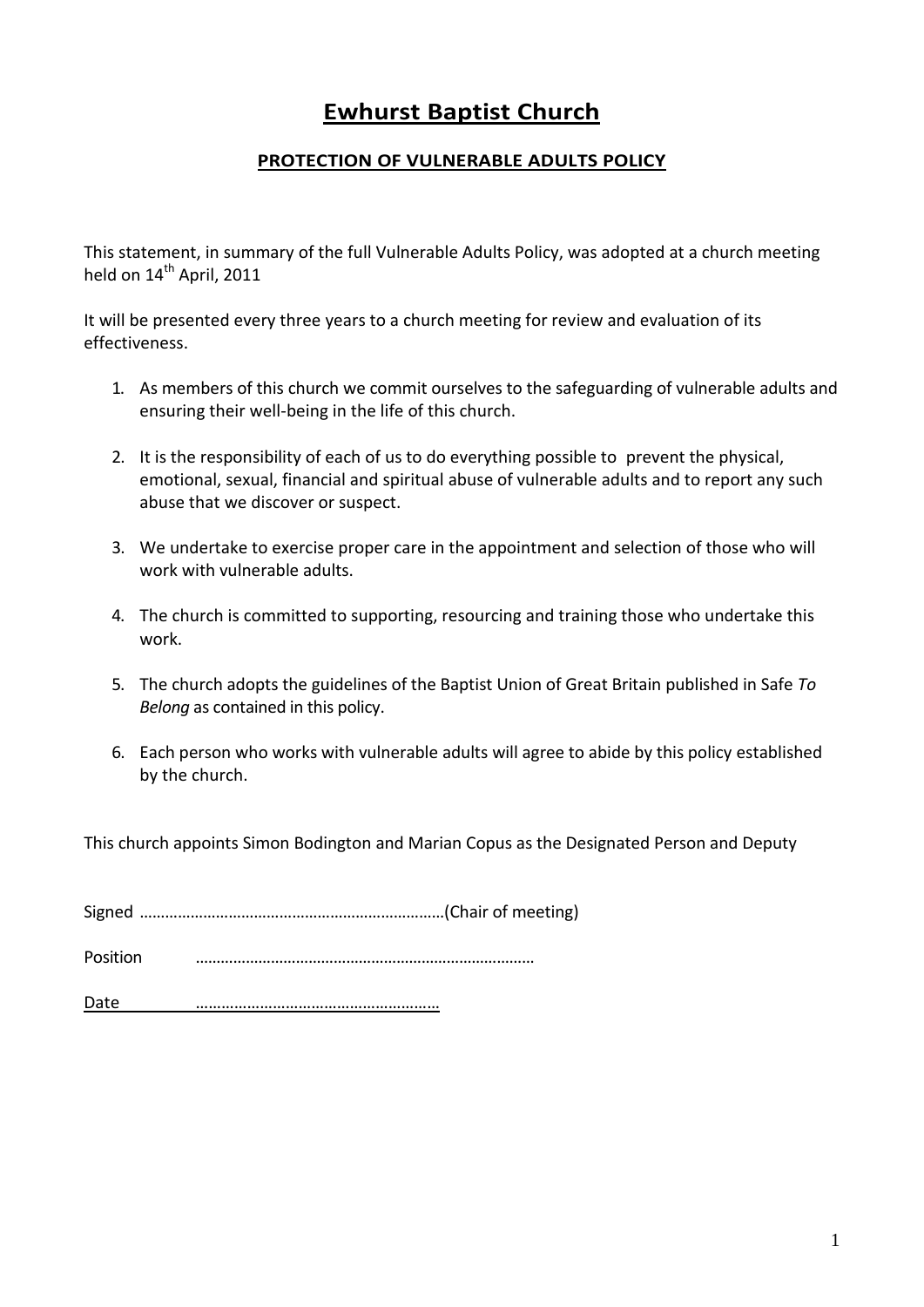# Churches' Forum for Safeguarding Introduction to Policy for the Protection of Vulnerable Adults

Ewhurst Baptist Church is part of the Baptist Union which, as part of the Churches Forum for Safeguarding, has agreed the following introduction to safeguarding policies

### **Introduction**

The working group from the Churches' Forum for Safeguarding (CFS) recommends that an agreed policy statement will be the basis on which denominations affiliated to the Forum will work. These denominations participate in Churches Together in Britain and Ireland (CTBI) and Churches Together in England (CTE).

The group also recommends that each participating denomination will develop good practice guidelines based upon this policy and the government guidance in 'No Secrets'; these will be shared regularly between members of CFS to ensure they are consistent in good practice and of a high standard in relation to the care of vulnerable adults.

# **Policy Statement**

As Christians we are charged to love and care for each other. This is particularly true where the most vulnerable members of our community are concerned. We believe that being part of the Christian family of the Church places responsibilities on all her members, both institutional and individual, to ensure that the environment for all is safe. This includes safety for all those who are vulnerable and all who wish to share in the life of the church and who are offered support and pastoral care by the church, both formal and informal.

The churches (in CFS) are also aware of the desire to enable all members of the community to play a full part in the life of the church as far as they wish and therefore commend the work done by groups such as Through the Roof and CHAD towards the integration of those people with disabilities and impairments in the life of the church and full implementation of the Disability Discrimination Act.

The churches (in CFS) have adopted the following definition of a vulnerable person as being one who may be at risk and in need as a result of:

- 1. sensory or physical disability or impairment
- 2. a learning disability
- 3. a physical illness
- 4. a mental illness, chronic or otherwise, including dementia or an addiction to alcohol or drugs.
- 5. a reduction in physical, mental, or emotional capacity. Or, who has for any reason become unable to protect him or herself from significant harm or exploitation.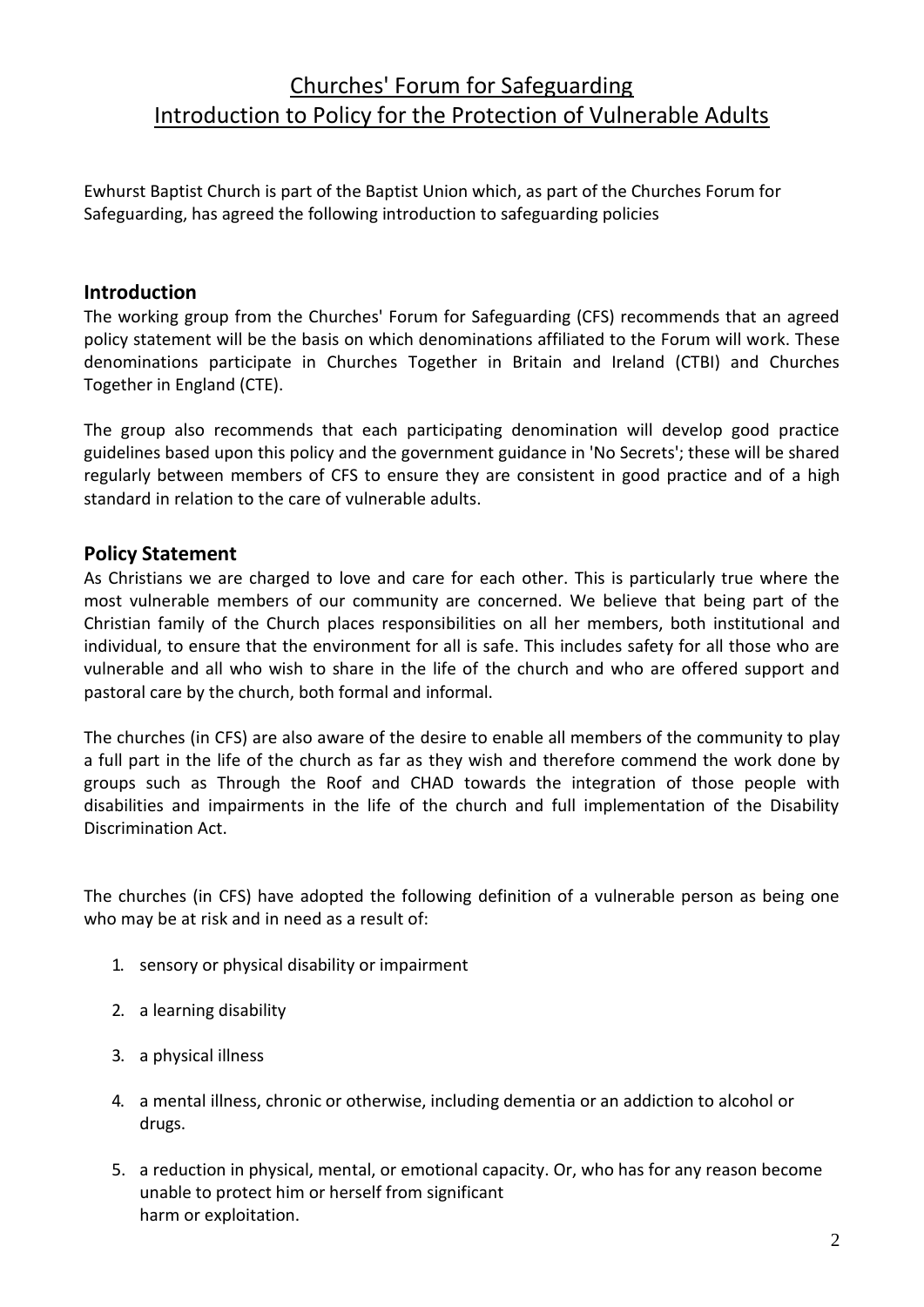The churches (in CFS) are concerned that those who work in regular, face-to-face contact or have responsibilities with vulnerable adults should be aware of the potential for misuse and abuse of power. Training in good practice and awareness of adult abuse and the proper recruitment of those who work with vulnerable adults on behalf of the church is therefore essential.

**--------------------------------**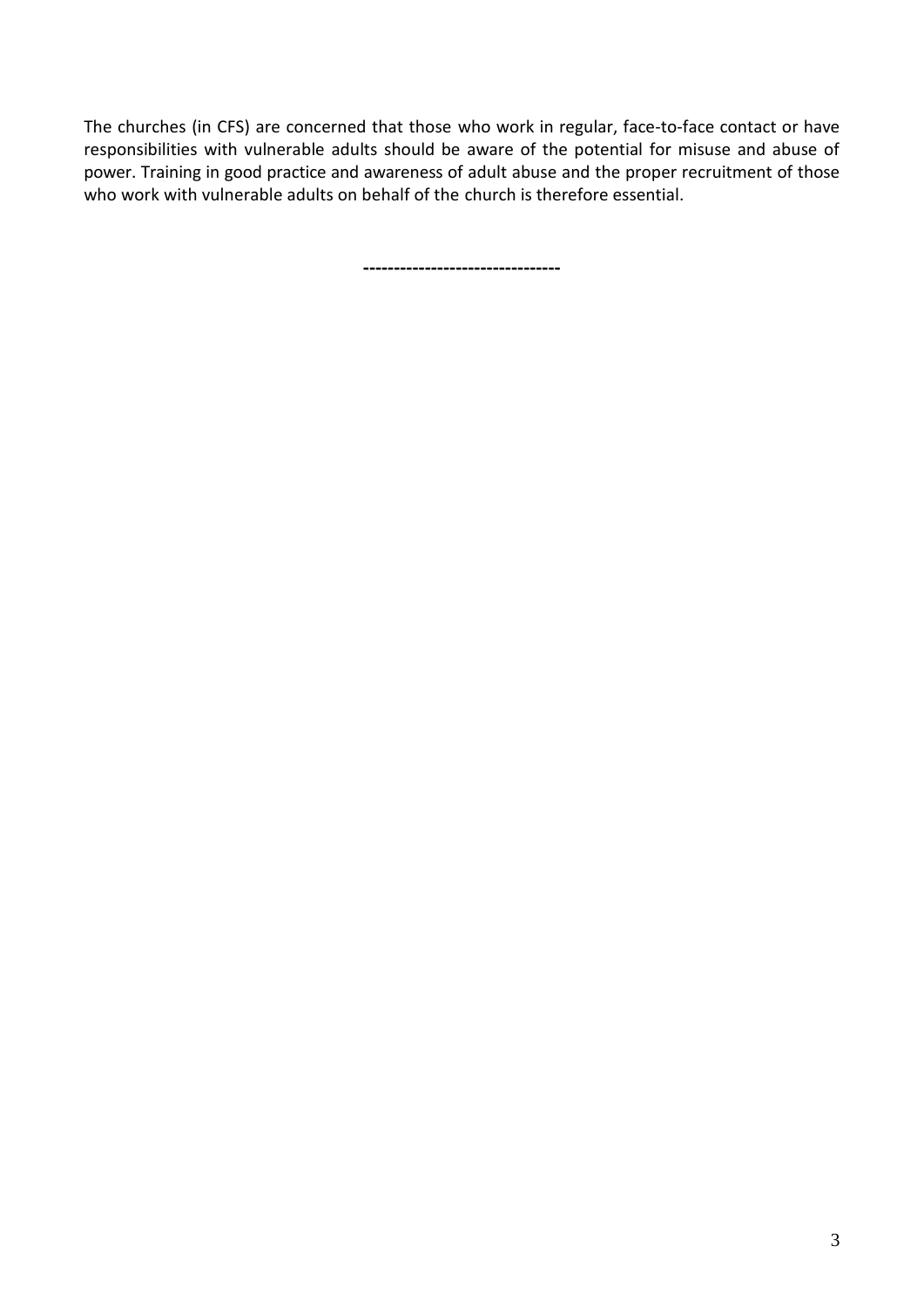# **EWHURST BAPTIST CHURCH**

# **Vulnerable Adult Protection Policy**

# **(Adopted April, 2011)**

Ewhurst Baptist Church is committed to provide a safe and secure environment for members, paid staff and volunteers and visitors and to promote a climate where vulnerable adults will feel confident about sharing any concerns which they may have about their own safety and the wellbeing of others.

The church has a ministry to vulnerable adults and the Leadership take very seriously the responsibility to protect and safeguard the welfare of vulnerable adults participating in our activities and using our facilities. This policy is intended to set out the means by which their safety and welfare is protected as far as we are able.

The church's Vulnerable Adult Protection Policy draws upon the guidance contained in the Baptist Union publication "Safe to Belong". This policy will be the subject of consultation, review and updating on a three-year cycle from the date of adoption.

#### **Responsibilities and Immediate Action**

All adults within the work of Ewhurst Baptist Church. (including paid staff, visiting staff, volunteers and students on placement) are required to report instances of actual or suspected abuse or neglect of vulnerable adults to the Church's Designated Person. Their photographs and names will be displayed on the church's notice board.

The Designated Person is: Simon Bodington [Tel No 01483 419138] The Deputy Designated Person is: Marian Copus [Tel No 01483 267014]

The Designated Person or Deputy shall be the focal point of any paid staff or volunteers who have any concerns about an individual's safety and the first point of contact for external agencies that are pursuing any related investigations.

When an individual concern/incident is brought to the notice of the Designated Person, he/she will be responsible for deciding whether or not this should be reported to the Social Services Department. In normal circumstances this will be done in consultation with the Minister and the Leadership Team. If because of an emergency the Designated Person cannot do this before reporting the concern/incident to Social Services, they will inform the Minister and Leadership Team as soon as is practical and keep them informed.

Where there is any doubt as to the seriousness of this concern or disagreement between the Designated Person and the member of paid staff or volunteer reporting the concern, the Designated Person should report the matter to the church Leadership Team via the Minister. In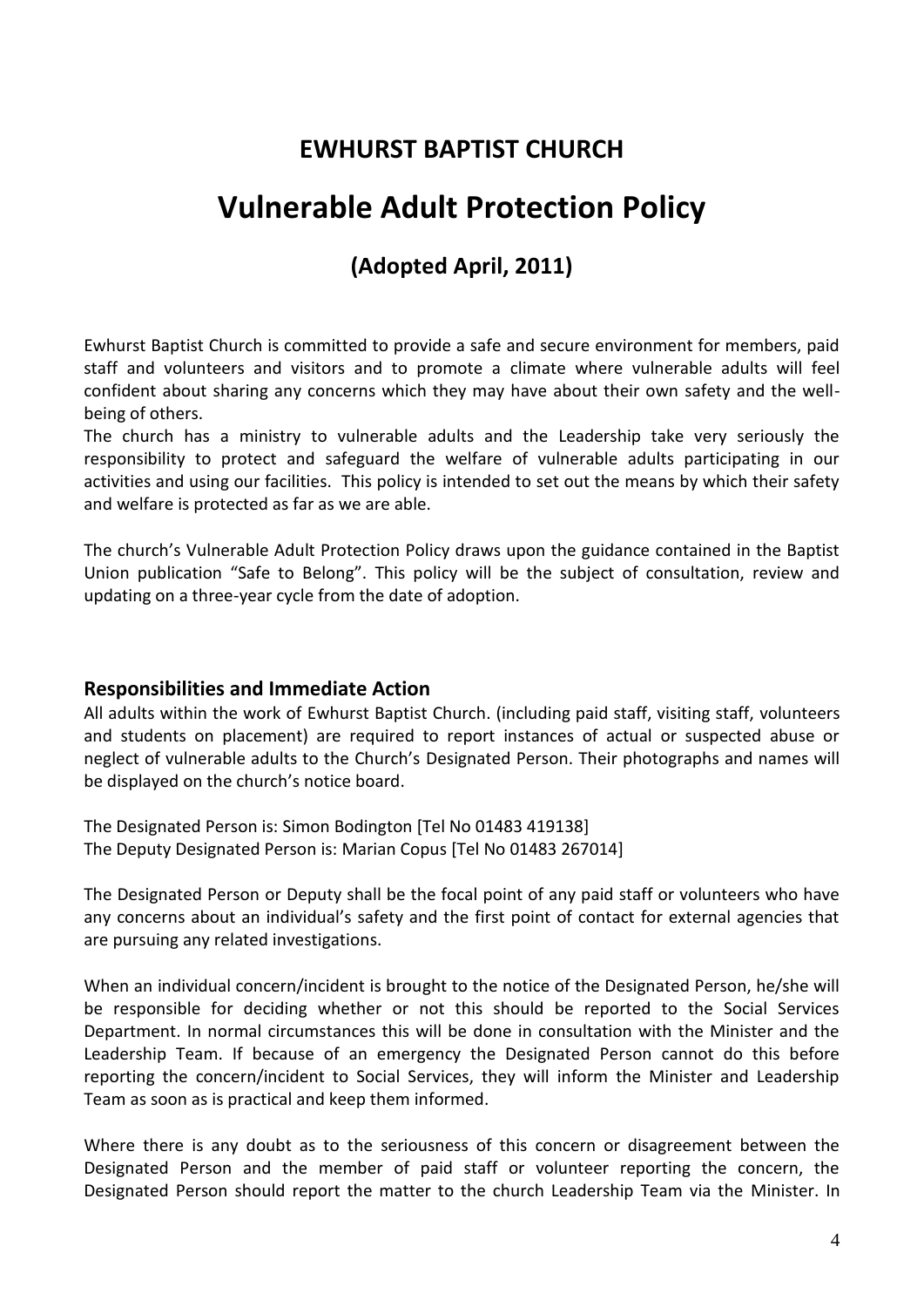appropriate cases the Leadership Team will seek advice from the relevant Social Services Department.

In circumstances where a vulnerable adult has a suspicious injury which requires urgent medical attention the Vulnerable Adult Protection Policy referral process should not delay the administration of first aid or emergency medical assistance.

Where it is suspected that a vulnerable adult might be at risk of significant harm, nothing will be said to the person's carer without prior discussion and approval by the Designated Person.

When dealing with matters relating to Vulnerable Adult Protection, the welfare of the vulnerable adult is paramount. Issues relating to confidentiality do NOT apply. Workers should not fail to report concerns on the basis of the vulnerable adult not wanting information shared.

All carers of the vulnerable adult new to the life of the church are to be informed of our Protection responsibilities and the existence of this policy. Copies will be kept in the church office and will be displayed on the church notice board.

In situations where vulnerable adults sustain injury or are otherwise affected by an accident or incident whilst they are the responsibility of church paid staff or volunteers, carers will be notified of this as soon as possible. All accidents must be reported in the accident book, which is located in the kitchen first aid box.

Ewhurst Baptist Church recognises the need to be alert to the risks posed by strangers who may wish to harm vulnerable adults on the church premises, on church activities, or travelling to and from their homes.

#### **Training**

Training on VAP issues will be organised by the Designated Person and their deputy and draw on input from the Local Authority or other outside agencies. All paid staff or volunteers who have contact with Vulnerable Adults will be issued with Ewhurst Baptist Church's Protection Policy. The Designated Persons, however, will need to attend an appropriate dedicated training course and have specialised knowledge on the subject.

#### **Recruitment of Paid Staff or Volunteer Workers**

All persons working within the church either in a paid or voluntary capacity with the vulnerable adults will be subject to reasonable vetting procedures. These will include:

Police Criminal Records checks for all

Once the Independent safeguarding Authority (ISA) is in place, paid staff and volunteers who work with vulnerable adults will need to be registered. For further information go to [www.isa-gov.org.uk](http://www.isa-gov.org.uk/)

### **Staff Code of Conduct**

All paid staff or volunteers will treat Vulnerable Adults with respect and dignity. Whilst it will be unrealistic and undesirable to preclude all physical contact with vulnerable adults, paid staff and volunteers are expected to exercise caution and avoid placing themselves in a position where their actions might be open to criticism or misinterpretation. It is not acceptable for paid staff or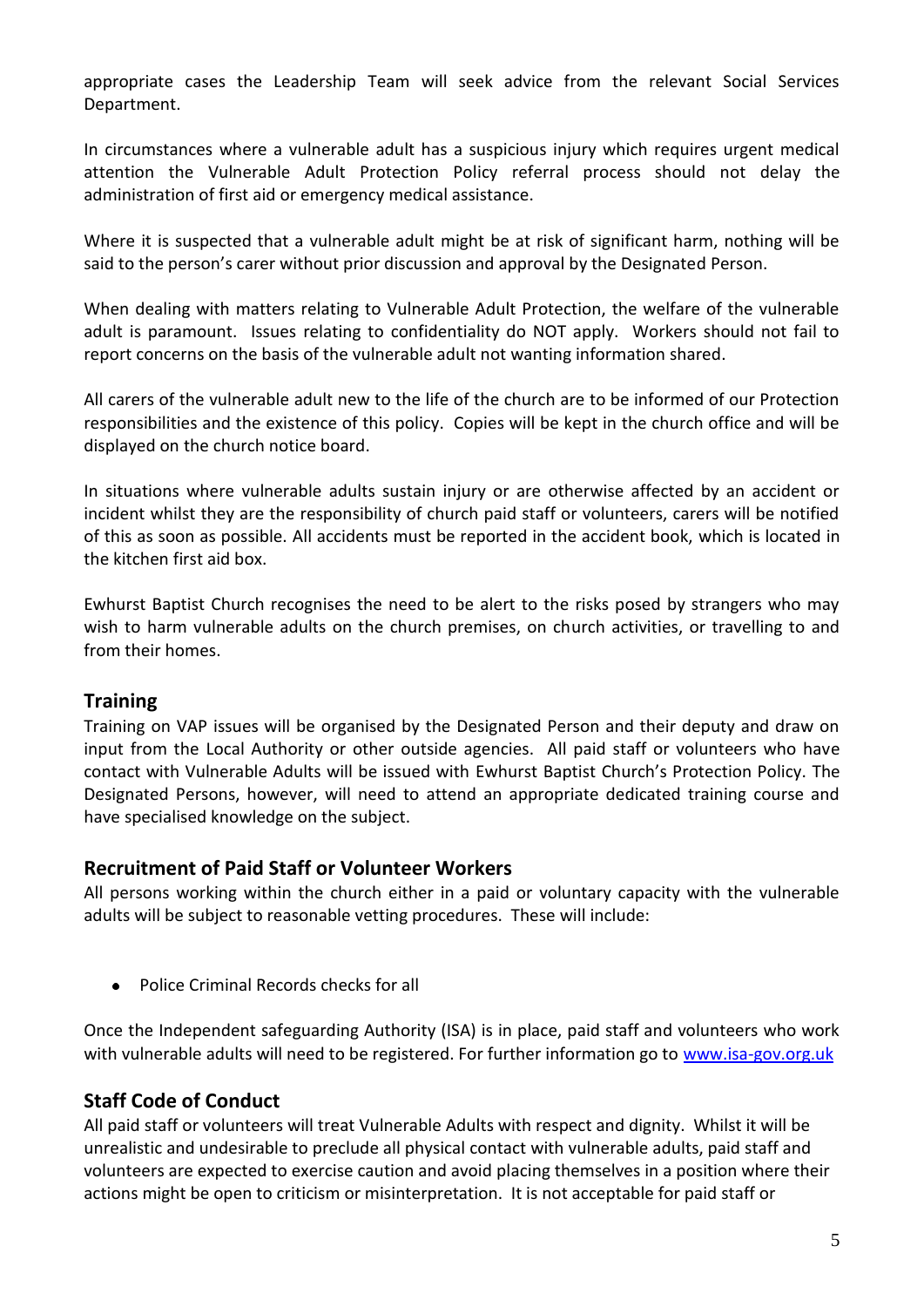volunteers to form a romantic relationship with a vulnerable adult with whom they have a relationship of trust.

Where incidents occur which might otherwise be misconstrued or where it becomes necessary to physically restrain a vulnerable adult for their own or other's safety, this will be appropriately reported in writing to the Designated Person and the carers.

Whenever possible first aid should only be administered by qualified first-aiders. If it is necessary for a vulnerable adult to remove clothing for this treatment, there should always be another adult present. If a vulnerable adult needs help with toileting, or washing after soiling themselves, another adult should be present. If a member of paid staff or volunteer is providing any form of intimate care to a member of the opposite sex, a colleague of that gender will be present or nearby. All first aid treatment and non-routine changing or personal care will be recorded. A list of firstaiders will be made available on the church hall notice-board.

For their own safety and protection, paid staff and volunteers should exercise caution in situations where they are alone with vulnerable adults. The door to the room in which the counselling or meeting is taking place should be left open. Where this is not practical because of the need for confidentiality the consultation should take place in a room where the door has a clear glass panel and another member of staff will be asked to maintain a presence nearby and a record will be kept of the circumstances of the meeting.

Ewhurst Baptist Church workers should also be alert to the possible risks which might arise from contact with the vulnerable adult outside the church. Home visits to a vulnerable adult should only take place with the prior knowledge of members of the Pastoral Team and, if possible, accompanied by another adult. If they have carers they should be made aware of the visits. The Pastoral Team should likewise approve visits and telephone calls by vulnerable adults to the homes of paid staff or volunteers and their carers also be made aware of the visits. Where activities involve overnight accommodation, paid staff and volunteers must always have separate sleeping accommodation. The one exception to this is when a volunteer is acting in the role of a carer (for example on a church holiday) and needs to give personal care. In this case a member of the Pastoral team should be notified.

Any requests for advice or help with administering money, property or other related matters must be reported to the Designated Person. On no account should a paid staff member or volunteer of Ewhurst Baptist Church carry out any requests of this nature – however genuine or needy – unless deemed appropriate by the Designated Person and proper consent has been obtained. All such matters must be recorded.

### **Complaints/Allegations made against Staff**

Ewhurst Baptist Church takes seriously all complaints made against members of paid staff or volunteers. The carers of vulnerable adults may share concerns about the actions of any of the church workers. All such concerns/complaints will be brought immediately to the attention of the Designated Person and the Church Leadership, in order that they may activate the appropriate procedures.

If the allegation involves what appears to be physical, sexual, emotional abuse or neglect the Designated Person in collaboration with the Leadership will take action. If the complaint is against the designated person then Minister (or, in his or her absence, a member of the Leadership Team) should immediately be consulted. Where it appears that a criminal offence may have been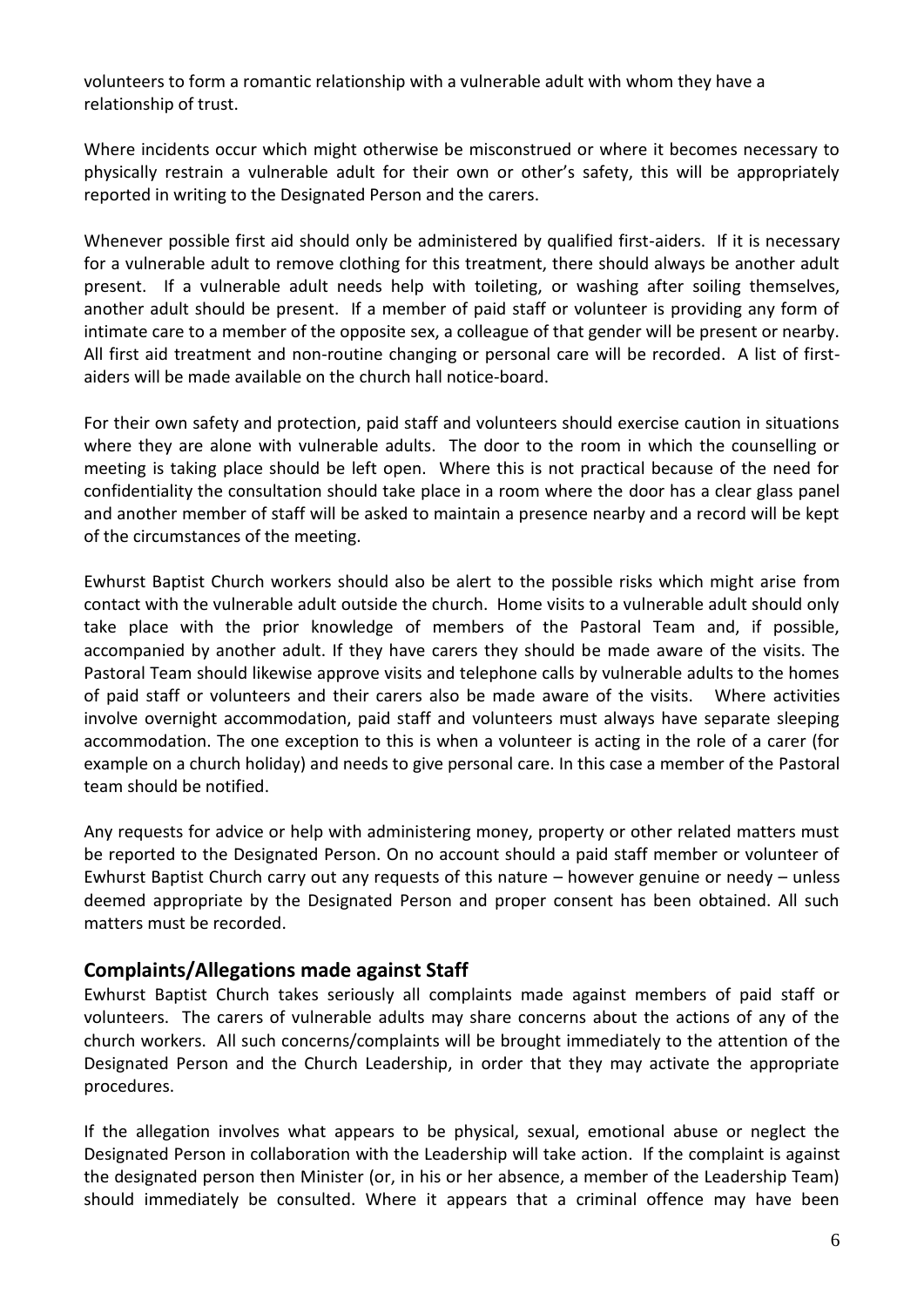committed, this will be reported to the Police for their investigation and to the appropriate Social Service Department.

### **Records**

Brief and accurate written notes will be kept of all incidents, concerns relating to this policy and actions taken relating to individual vulnerable adult. They will be securely kept by the Designated Person in a locked cabinet in the church office and can be accessed by him/her and the Deputy or Church Leadership. Referrals made to Social Services under the Protection procedures will be recorded in detail and confirmed in writing.

# **Safety on Church Premises**

The presence of intruders and suspicious strangers approaching any of the vulnerable adults will be reported to the Police immediately.

# **Availability of the Policy**

Copies of this policy will be given to all workers and the Church Leadership. It should be brought to the attention of all the Church Members and available on request to the carers of the vulnerable adults who attend any Church activities.

# **Reviews of Vulnerable Adult Protection Concerns**

The Designated Person and the Church Leaders on a regular basis should discuss the welfare of any vulnerable adult about whom members of paid staff or volunteers have reported concerns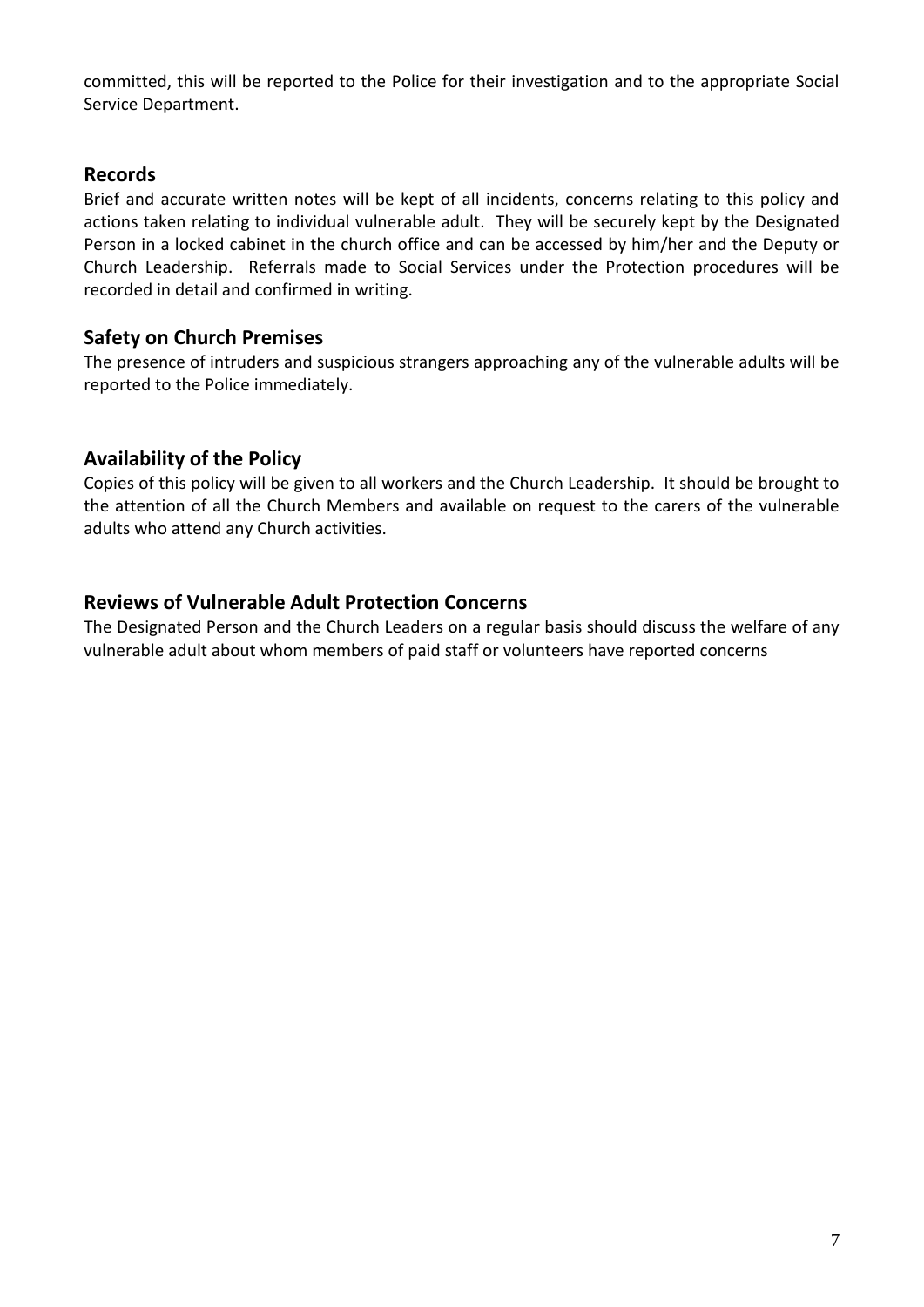#### **APPENDIX A**

#### **Report form**

*This report form is for the purpose of keeping a record of reports made to the Designated Person. As well as this report, you should make a full factual written record of your observations and any conversations, which should be signed and dated.*

| Name of Vulnerable Adult                                                                                                                                                                                                                                                                                                                             |
|------------------------------------------------------------------------------------------------------------------------------------------------------------------------------------------------------------------------------------------------------------------------------------------------------------------------------------------------------|
| Nature of concern:                                                                                                                                                                                                                                                                                                                                   |
|                                                                                                                                                                                                                                                                                                                                                      |
|                                                                                                                                                                                                                                                                                                                                                      |
| Have you made a full written record of the incident/concern? Yes No (Please circle)<br>Who have you spoken to about your concerns?<br>Vulnerable Adult: Yes/No (Please circle) Carer: Yes/No (Please circle)<br>Organisation leader: Yes/No (Please circle) Name<br>Social Services: Yes/No (Please circle) Name<br>What feedback have you received? |
|                                                                                                                                                                                                                                                                                                                                                      |
|                                                                                                                                                                                                                                                                                                                                                      |
|                                                                                                                                                                                                                                                                                                                                                      |

| Dete and these |  |
|----------------|--|

Date and time ……………………………………..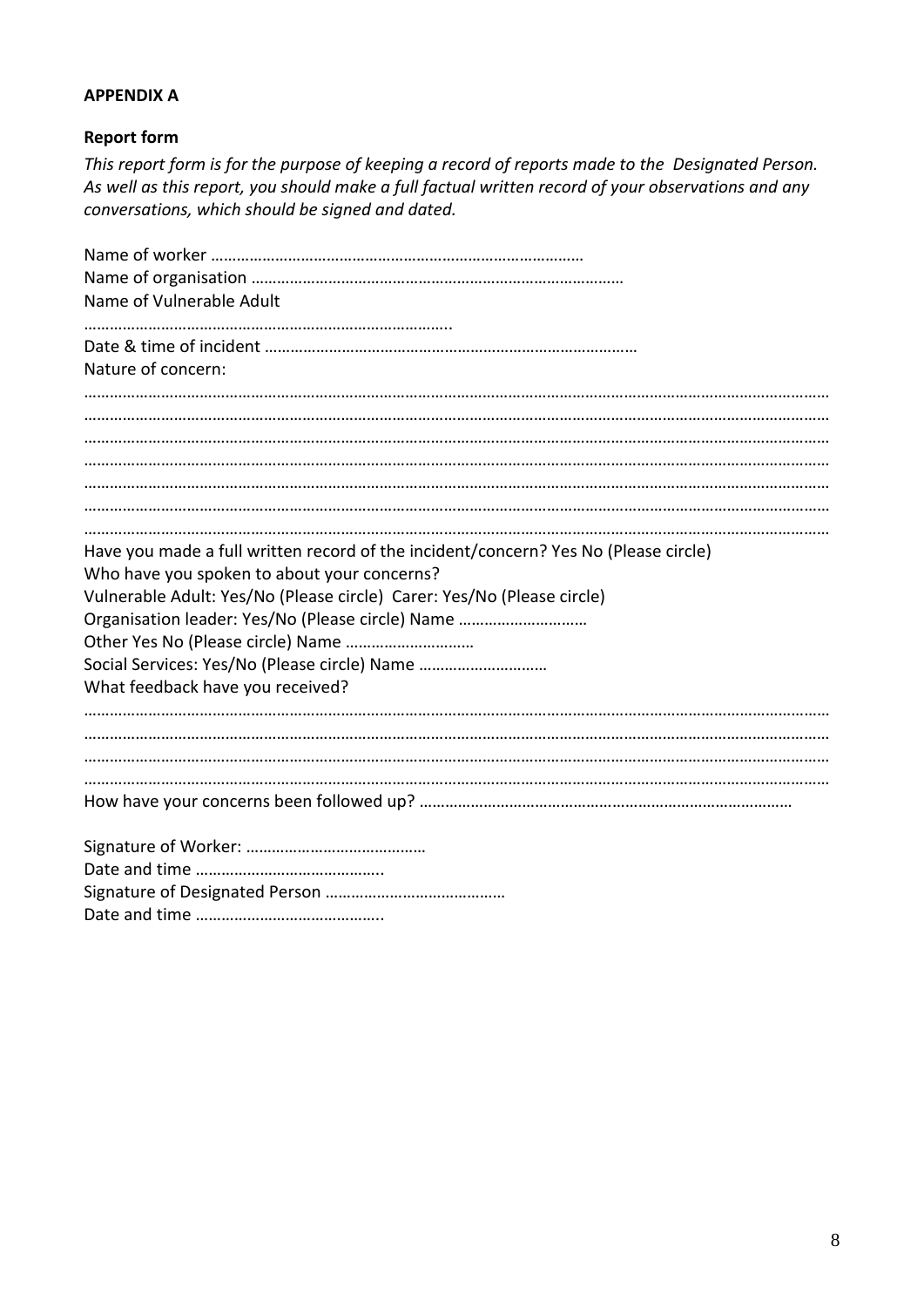#### **APPENDIX B**

#### EWHURST BAPTIST CHURCH VULNERABLE ADULTS– REFERRAL FORM **STRICTLY CONFIDENTIAL**

To: Social Services, Surrey County Council

From: Referrer's Details (Please print)

**NAME: JOB TITLE: TELELPHONE: EMAIL:**

**DATE: TIME:** 

#### **FAMILY DETAILS**

**FAMILY COMPOSITION**:(Include all adults and children and record first name and family name)

| Name:                      | <b>DoB</b> | M/F | Ethnicity              | Religion | 1 <sup>st</sup> | Disability or |
|----------------------------|------------|-----|------------------------|----------|-----------------|---------------|
| <b>Vulnerable Adult</b>    |            |     |                        |          | Language        | special       |
|                            |            |     |                        |          | Interpreter     | educational   |
|                            |            |     |                        |          | needed          | needs         |
|                            |            |     |                        |          | Y/N?            |               |
|                            |            |     |                        |          |                 |               |
|                            |            |     |                        |          |                 |               |
|                            |            |     |                        |          |                 |               |
|                            |            |     |                        |          |                 |               |
|                            |            |     |                        |          |                 |               |
| Main address and tel. nos: |            |     | <b>Carer's details</b> |          |                 |               |
|                            |            |     |                        |          |                 |               |
|                            |            |     |                        |          |                 |               |
|                            |            |     |                        |          |                 |               |
|                            |            |     |                        |          |                 |               |
|                            |            |     |                        |          |                 |               |
|                            |            |     |                        |          |                 |               |
|                            |            |     |                        |          |                 |               |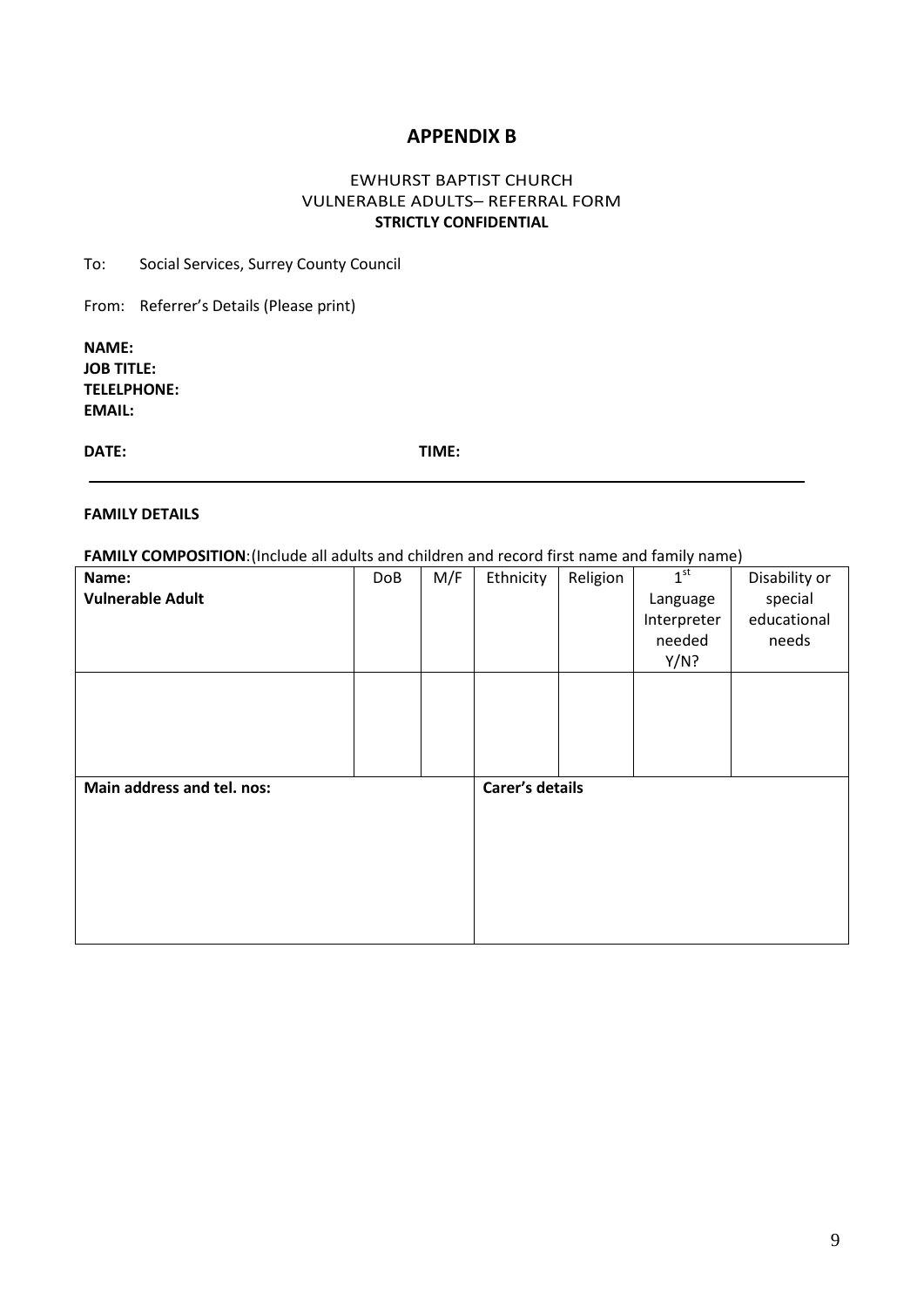**Reason for Referral** – Please indicate clearly if you suspect the Vulnerable adult/s is/are suffering or likely to suffer significant harm

PLEASE USE ADDITIONAL PAGES (IF REQUIRED)

**Action to Date** – Please indicate what actions have been taken to date by you

**Has the career been informed of the referral?**

**Please give name and/or contact details of any other professionals involved with the Vulnerable Adult**

SIGNATURE: DATE: